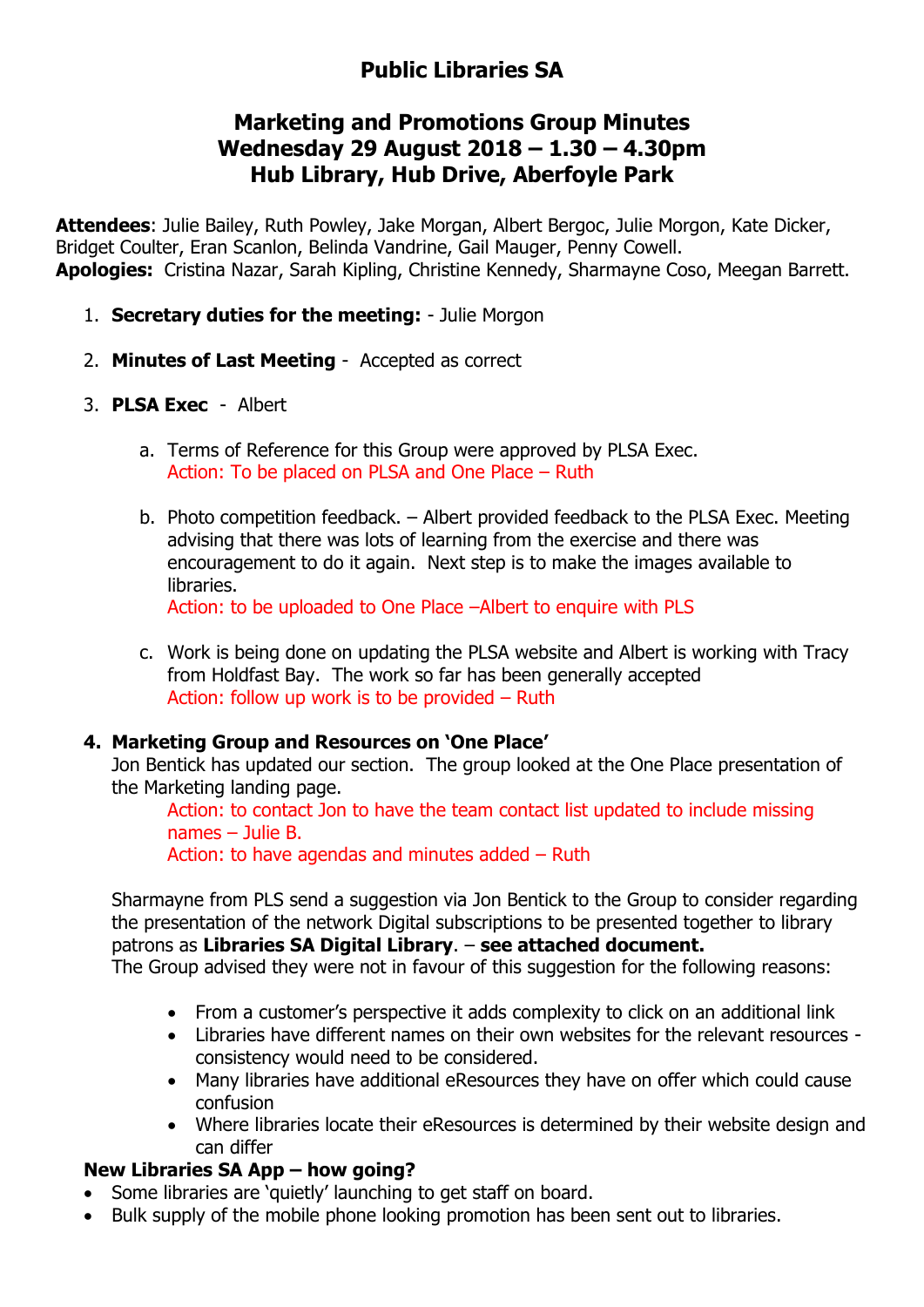Action: to ask Jon Bentick when the pull up banners will be coming to libraries? - Julie M to ask – **Answer: They are on their way this week – delivered to PLS.**

# **5. Information sharing – Round Table**

# **Unley Library – Ruth**

• Shared her Infographics work done to promote what each team does in the library. There is a promotions team, a collections team, Events Team, Youth and Children's Team and Reboot (digital Literacy). Questions included that were helpful in some of the information were the suburb where participants come from and how they heard about the service/activity.

# **Unley Library – Jake**

• Video equipment has been purchased to use for adding engaging and the 'human' side of the Library with video clips to be added to their eNewsletter. Currently doing a 'dry' run.

# **City of Adelaide Library – Belinda**

• Are using Infographics to develop a 'storybook' showing statistics such as loans, visits etc. as well as 'stories'. The statistics are cumulative for the financial year and they highlight something different each month. This is tied to their strategic plan via the library action plan.

# **Port Adelaide /Enfield – Kate**

- The new Parks Library is about to open October 20<sup>th</sup>,  $11 5$ pm open day.
- They are using stick/standard templates library branding for promotion of all their events – samples of these were shown to the group.

#### **Onkaparinga – Julie/Eran/Albert**

• The Library Strategic Management Plan was approved by their elected members / Council – and projects that are now commencing are a Council webpage redesign, looking at the rebranding Library brochures etc., the development and introduction of a Digital Inclusion Strategy.

#### **Other discussion:**

- **Use of Eventbrite versus Evanced** Eventbrite links directly to Facebook, but does not have the calendar that is with Evanced.
- **Enterprise – how to change the look**. Both Onkaparinga and Port Adelaide/Enfield have installed a changing page presentation when the OPAC is idle - looks like a book with turning pages.
- **Belinda from Adelaide** they have marketing planning meetings where they use a toolkit which is a checklist is asking the question 'How do we promote?' with 3 priorities depending on the event. This then informs their communication and marketing plans. Action: to send a copy to others in the Group – Belinda.
- **Other opportunities to reach people** 
	- $\circ$  Unley does a 'google alert'; are also participating with the only Council in the Disability Expo in October
	- $\circ$  Onkaparinga Use the Communities for Children
	- $\circ$  Mitcham farm email addresses from SA Communities